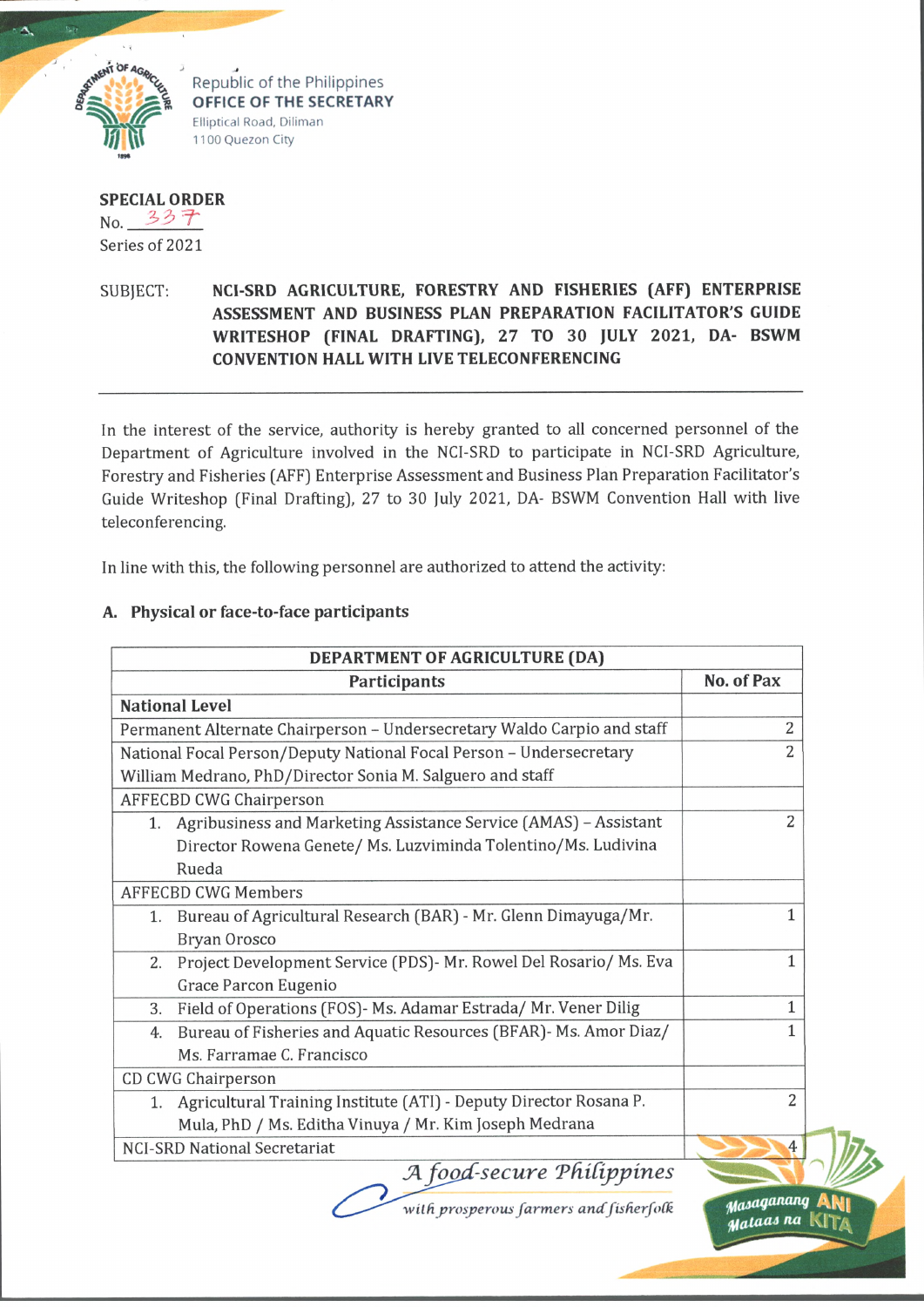| 4. Ms. Lucia Lanugan/Mr. Enrico Teaño<br>1. Farm and Fisheries Clustering and Consolidation (F2C2) Program |  |
|------------------------------------------------------------------------------------------------------------|--|
|                                                                                                            |  |
|                                                                                                            |  |
|                                                                                                            |  |
| 3. Ms. Justine Devela/Ms. Marineh Ambrosio                                                                 |  |
|                                                                                                            |  |
|                                                                                                            |  |
|                                                                                                            |  |

| DEPARTMENT OF AGRARIAN REFORM (DAR)                         |            |  |
|-------------------------------------------------------------|------------|--|
| <b>Participants</b>                                         | No. of Pax |  |
| <b>National Level</b>                                       |            |  |
| AFFECBD CWG Members                                         |            |  |
| Bureau of Agrarian Reform Beneficiaries Development (BARBD) |            |  |
| 2. Project Management Service (PMS)                         |            |  |
| <b>Sub-Total</b>                                            |            |  |

| DEPARTMENT OF ENVIRONMENT AND NATURAL RESOURCES (DENR) |                                                         |            |
|--------------------------------------------------------|---------------------------------------------------------|------------|
| Participants                                           |                                                         | No. of Pax |
|                                                        | <b>National Level</b>                                   |            |
|                                                        | <b>AFFECBD CWG Members</b>                              |            |
|                                                        | 1. Biodiversity Management Bureau (BMB)                 |            |
| 2.                                                     | Ecosystems Research and Development Bureau (ERDB)       |            |
|                                                        | 3. Forest Management Bureau (FMB)                       |            |
|                                                        | 4. Foreign Assisted and Special Project Service (FASPS) |            |
|                                                        | 5. Land Management Bureau (LMB)                         |            |
|                                                        | <b>Sub-Total</b>                                        |            |

| DEPARTMENT OF THE INTERIOR AND LOCAL GOVERNMENT (DILG) |                                                      |            |
|--------------------------------------------------------|------------------------------------------------------|------------|
| <b>Participants</b>                                    |                                                      | No. of Pax |
|                                                        | <b>National Level</b>                                |            |
|                                                        | 1. Bureau of Local Government and Development (BLGD) |            |
|                                                        | Sub-Total                                            |            |

| OTHER PARTICIPANTS/STAKEHOLDERS/FACILITATORS |            |  |
|----------------------------------------------|------------|--|
| <b>Participants</b>                          | No. of Pax |  |
| Facilitator/Resource Person                  |            |  |
| <b>Sub-Total</b>                             |            |  |

## **B. Virtual participants**

 $\mathcal{L}$  .

 $\bar{\bf 1}$ 

 $\bar{\epsilon}$  ,

 $x_{\alpha}$  .

| DA-DAR-DENR-DILG REGIONAL LEVEL                                          |            |
|--------------------------------------------------------------------------|------------|
| Participants                                                             | No. of Pax |
| <b>Regional Level (Virtual)</b>                                          |            |
| RCI TWG Chairperson/Focal Person/Secretariat (16 regions, 2 participants | 32         |
| per region)                                                              |            |
| A food-secure Philippines                                                |            |
| with prosperous farmers and fisherfolk                                   |            |